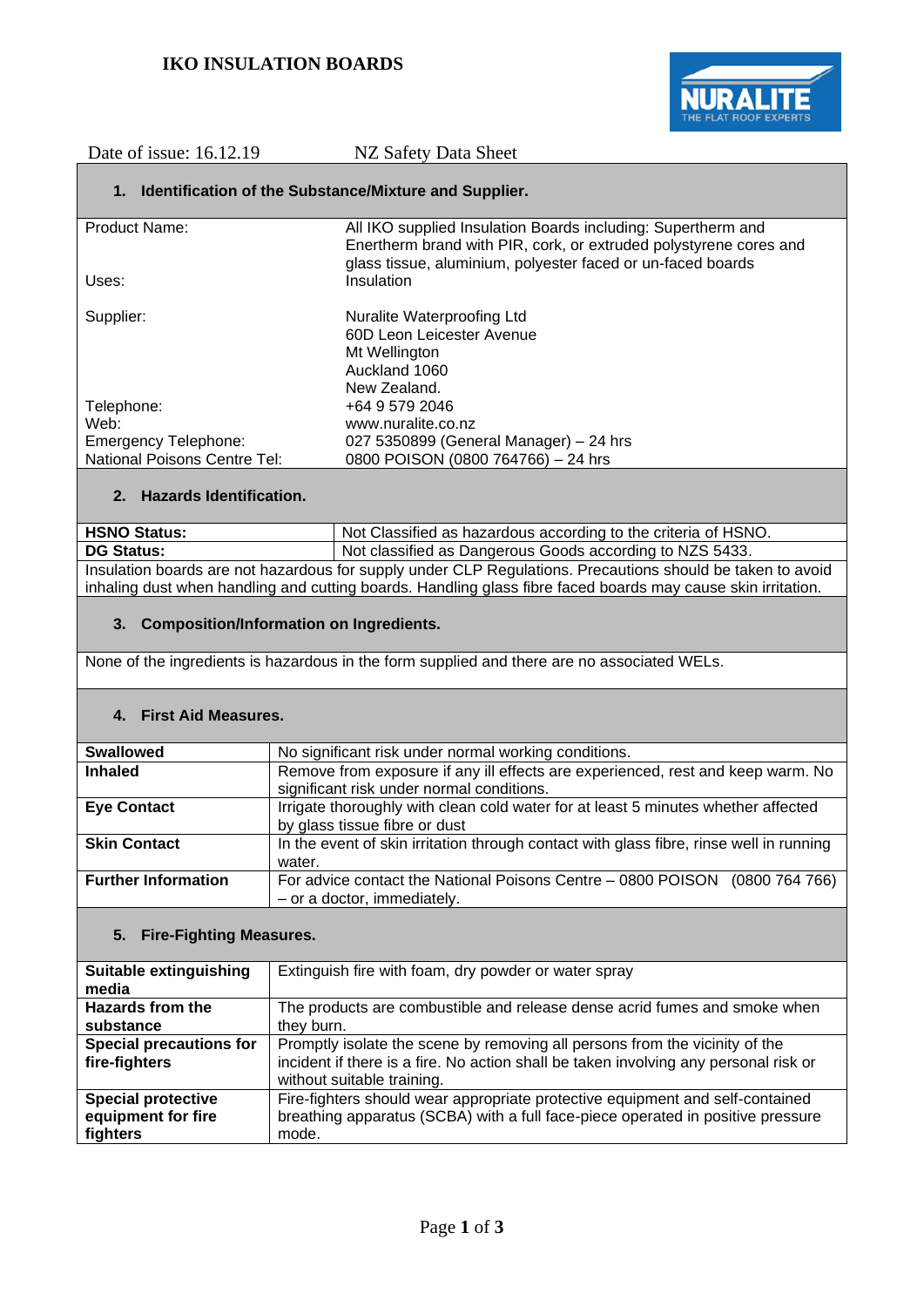

Date of issue: 16.12.19 NZ Safety Data Sheet

# **6. Accidental Release Measures.**

Not applicable.

# **7. Handling and Storage.**

Store away from sources of ignition

## **8. Exposure Control/Personal Protection**

### **Exposure Standards**

When cutting the boards dust of varying particle size is formed. It is recommended that a maximum exposure limit of 4mg/m3 is adopted for the resulting dust.

| <b>Engineering Controls</b> | General ventilation and local exhaust should be suitable to keep dust<br>concentrations minimised. Ventilation equipment should be explosion-proof when<br>operating in flammable zones. |
|-----------------------------|------------------------------------------------------------------------------------------------------------------------------------------------------------------------------------------|
| <b>Personal Protection</b>  |                                                                                                                                                                                          |
| Respiratory                 | The use of a general purpose dust mask (P2 or P3) is recommended when<br>cutting boards                                                                                                  |
| Eyes                        | The use of light eye protection is advised to protect against ingress of dust, in the<br>case of foil faced boards UV rated eye protection is recommended                                |
| Hands                       | The use of gloves is recommended when handling boards to protect against<br>irritation from glass fibre faced boards or cuts when handling aluminium faced<br>boards                     |
| Other                       | Wear overalls or dust coat.                                                                                                                                                              |
|                             |                                                                                                                                                                                          |

## **9. Physical and Chemical Properties**

| <b>PROPERTY</b>       | <b>SPECIFICATION</b> |
|-----------------------|----------------------|
| <b>Physical state</b> | Solid                |
| Other properties      | Data not available   |

## **10. Stability and Reactivity**

| <b>Stability</b>           | The product is stable under normal conditions.                                  |
|----------------------------|---------------------------------------------------------------------------------|
| Possibility of             | Under normal conditions of storage and use, hazardous reactions will not occur. |
| hazardous reactions        |                                                                                 |
| <b>Conditions to avoid</b> | No data                                                                         |
| Incompatible materials     | No data                                                                         |
| <b>Hazardous</b>           | Under normal conditions of storage and use, hazardous decomposition products    |
| decomposition              | should not be produced.                                                         |
| products                   |                                                                                 |
|                            |                                                                                 |

# **11. Toxicological Information**

| Health Effects – data supplied by manufacturer (IKO): |                |
|-------------------------------------------------------|----------------|
| <b>Acute Oral Toxicity</b>                            | Not Classified |
| <b>Acute Dermal Toxicity</b>                          | Not Classified |
| <b>Acute Inhalation Toxicity</b>                      | Not Classified |
| <b>Acute Aspiration Toxicity</b>                      | Not Classified |
| <b>Skin Irritancy/Corrosion</b>                       | Not Classified |
| <b>Eye Irritancy/Corrosion</b>                        | Not Classified |